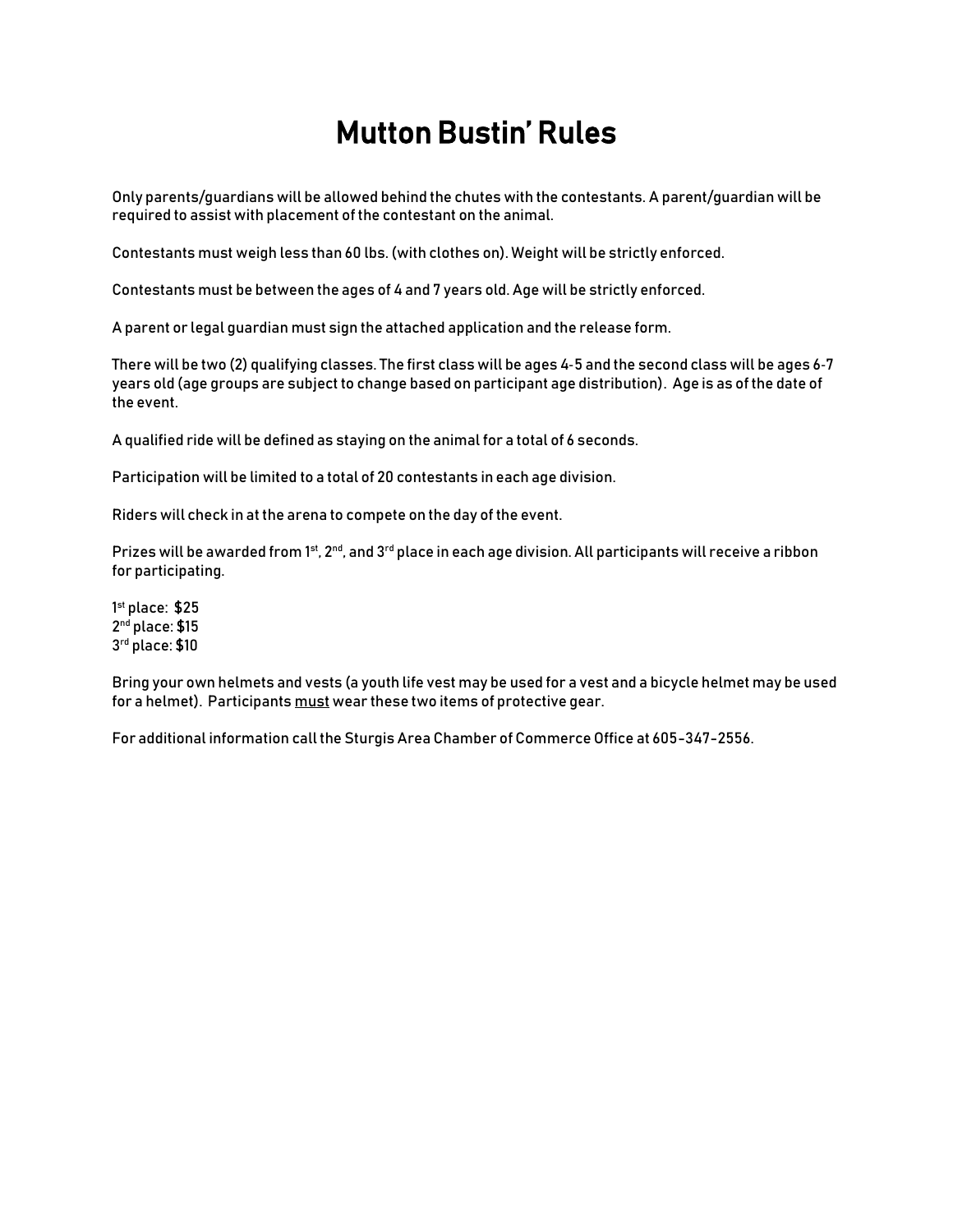## **Mutton Bustin' Application**

| RIDER'S AGE: ______________ WEIGHT: ________ lbs. |  |
|---------------------------------------------------|--|
|                                                   |  |
|                                                   |  |
|                                                   |  |
|                                                   |  |
|                                                   |  |
| <b>DATF</b>                                       |  |